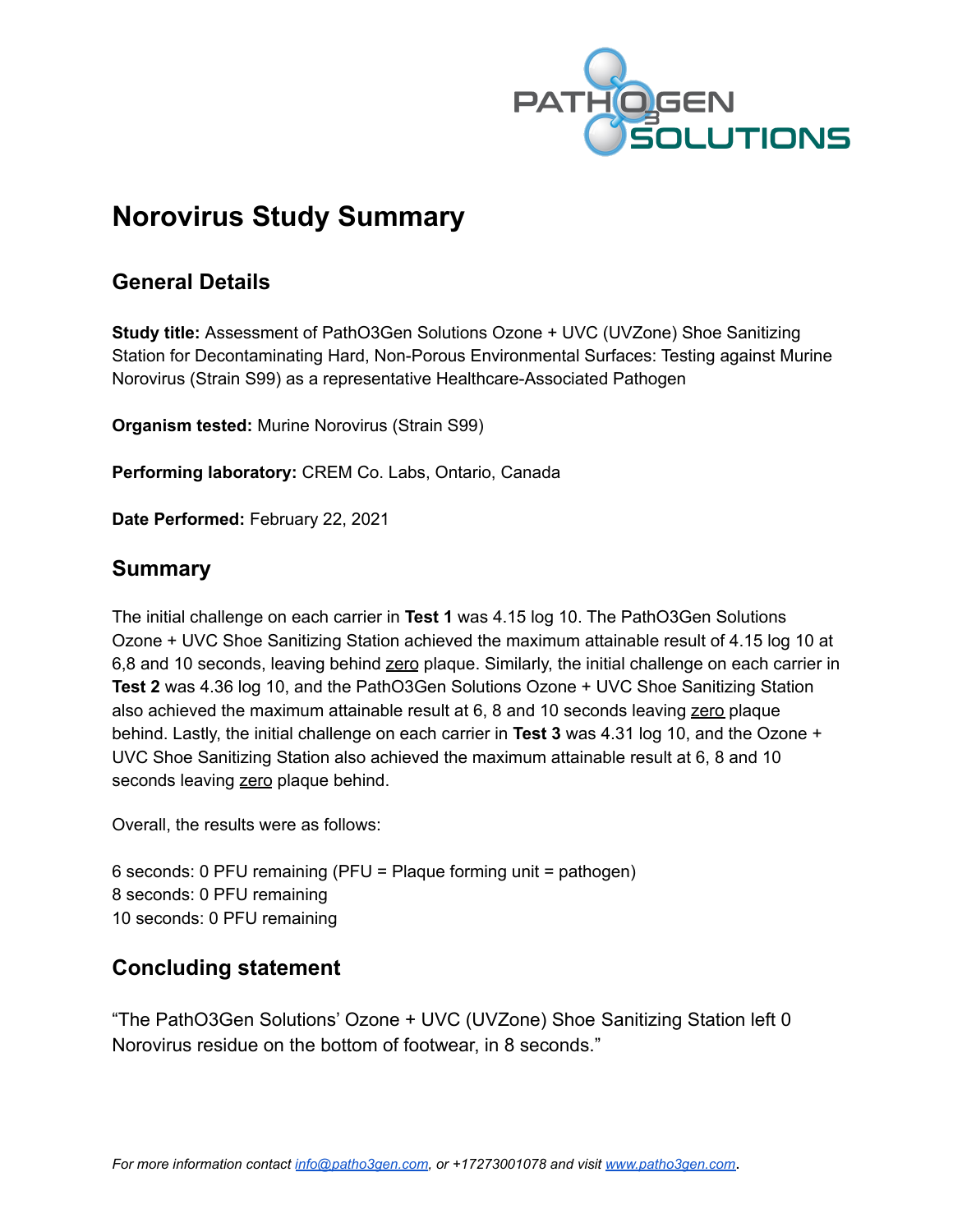Study No.: PTGS200219-02



## **STUDY TITLE**

Assessment of PathO3Gen SolutionsTM Footwear Sanitizing Station for Decontaminating Hard, Non-Porous Environmental Surfaces: Testing against Murine Norovirus (Strain S99) as a representative Healthcare-Associated Pathogen

## **TEST ORGANISM**

*Murine Norovirus* (Strain S99)

## **TEST SAMPLE IDENTITY**

PathO3Gen Solutions<sup>™</sup> Footwear Sanitizing Station

## **TEST Method**

Modified Quantitative Disk Carrier Test Method (ASTM 2197) to Determine the Virucidal Activity of an Ozone-Generating Whole-Shoe Disinfection Device

## **AUTHOR**

Dr. Syed A. Sattar Study Director

## **STUDY COMPLETION DATE**

Feb 22, 2021

## **PERFORMING LABORATORY**

CREM Co. Labs. Units 1-2, 3403 American Dr., Mississauga, Ontario, Canada L4V 1T4

## **SPONSOR**

PathO3Gen Solutions<sup>™</sup>

## **STUDY NUMBER**

PTGS200219-02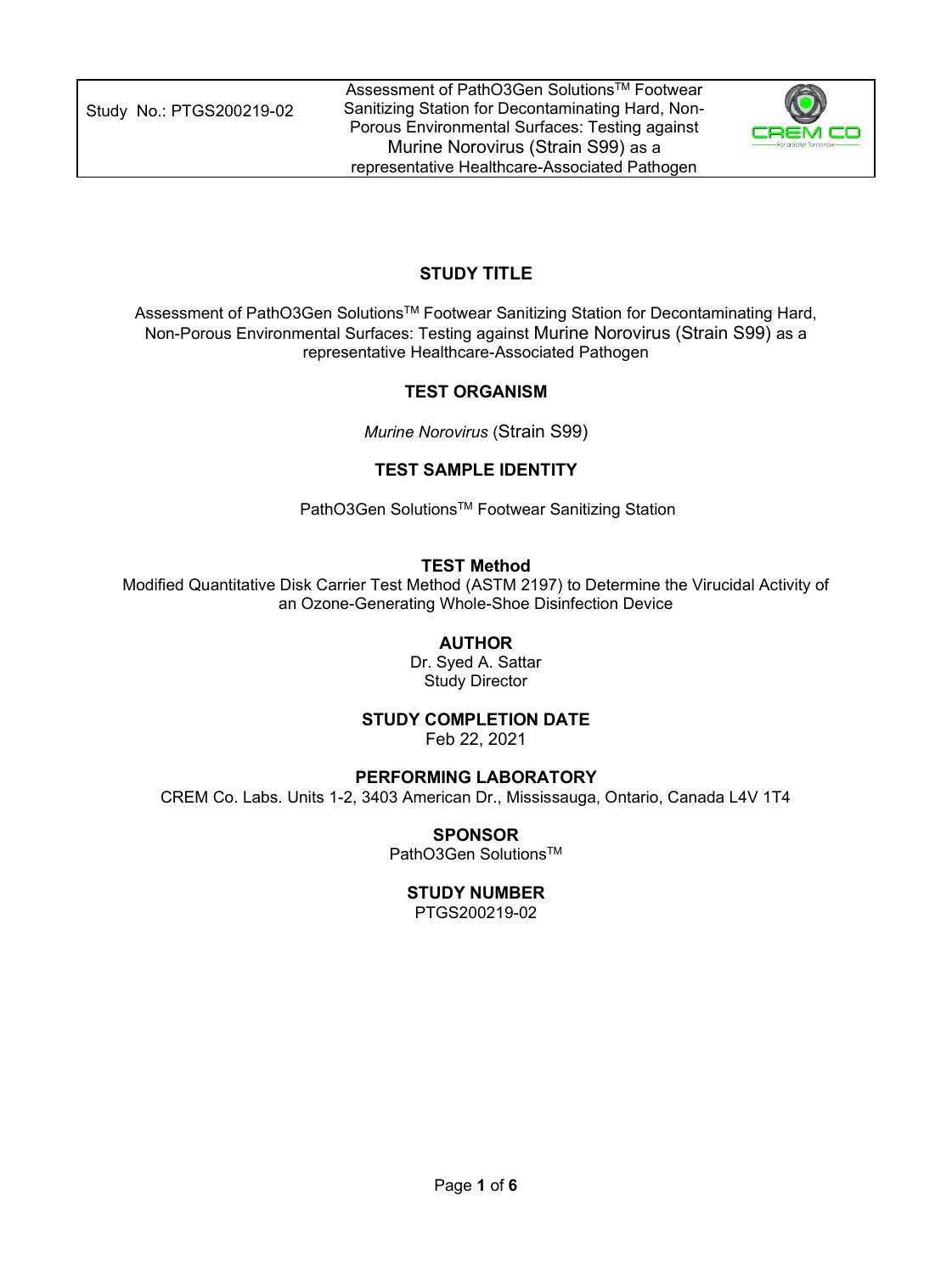

## **STUDY PERSONNEL**

STUDY DIRECTOR: Syed A. Sattar, PhD

PROFESSIONAL PERSONNEL INVOLVED: Bahram Zargar, PhD Golnoosh Sedghroohi, PhD Edwardo Suarez, PhD.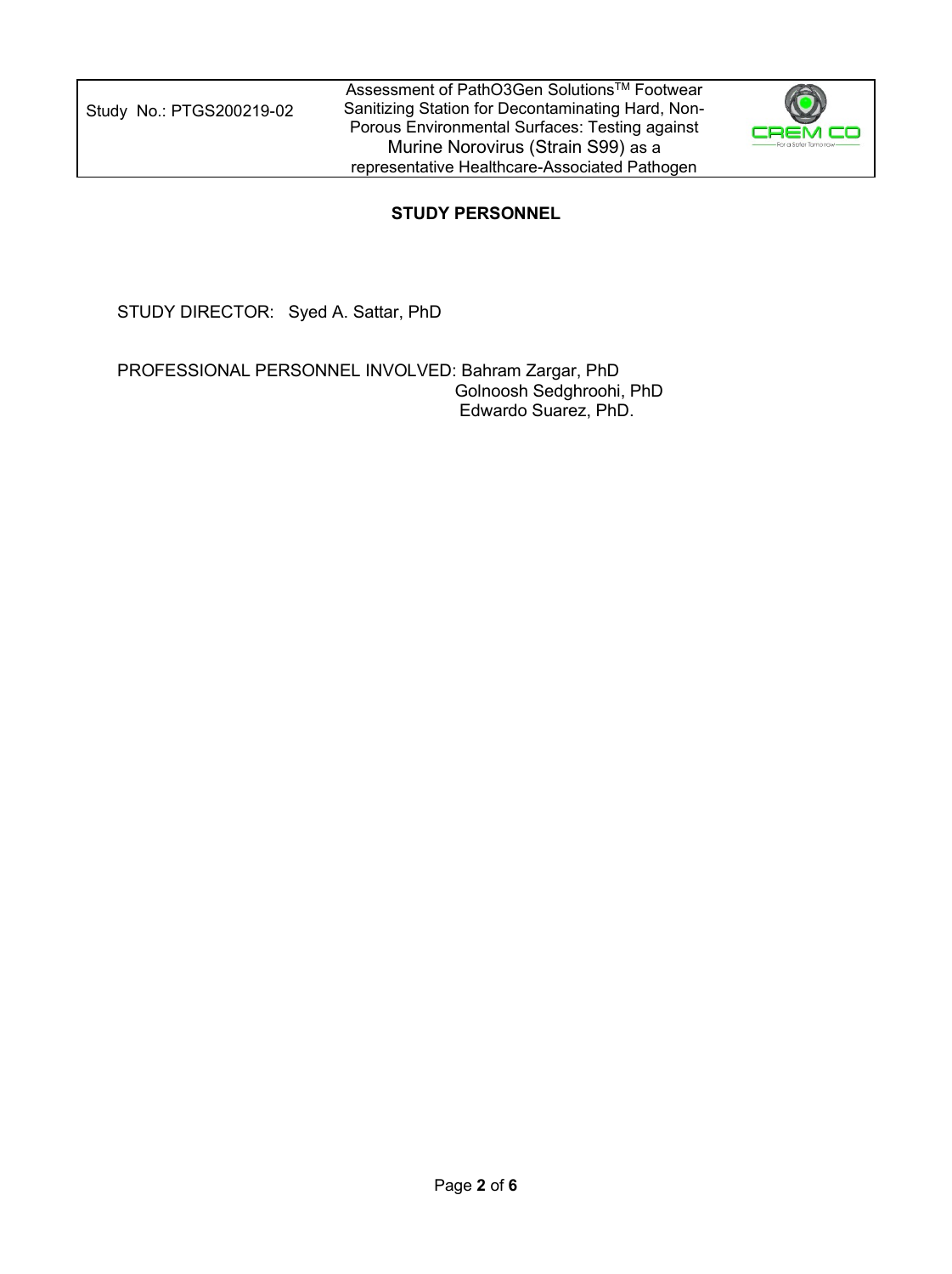

## **TEST SYSTEM**

#### **1. Test Microorganism**

Murine Norovirus (MNV): MNV is a non-enveloped RNA virus in the family Caliciviridae. It is the most prevalent viral infection in mice. There are 4 described strains designated MNV-1, MNV-2, MNV-3, and MNV-4, as well as multiple field strains. The virus causes enteric infections and can also exit the gut to replicate in macrophages and dendritic cells in multiple organs, including mesenteric lymph nodes and liver.

Since human noroviruses are difficult to culture in the lab, MNV is frequently used as its surrogate.

#### **2. Host Cell Line**

RAW 264.7 cells were used as host cell to support replication of MNV. This cell line is a macrophage-like, Abelson leukemia virus transformed cell line derived from BALB/c mice. This cell line is a commonly used model of mouse macrophages for the study of efficacy test of disinfectants.

The cells were seeded into 12-well cell culture plates containing modified Eagle's minimum essential medium (MEM) supplemented with 10% fetal bovine serum (FBS) and maintained at 36±1°C in a humidified atmosphere of 5% CO2. Efficacy test was performed when the cell monolayer reached >90% confluency.

#### **3. Preparation of Test Inocula**

To prepare the virus for inoculation, the virus stock was mixed directly with the soil load (5% FBS). Dilution of the mixture was prepared using Earle's balanced salt solution (EBSS; pH 7.2-7.4).

#### . **TEST METHOD**

#### 1. **Preparation of Test Substance**

The efficacy tests were performed on PathO3Gen SolutionsTM Footwear Sanitizing Station following the instruction in the device's user manual at three exposure times (6, 8 and 10 seconds).

#### **2. Test Procedure**

A quantitative test system to closely simulate the field-application of the environmental surface decontamination process (modified quantitative carrier test – Tier 2 or QCT-2 (ASTM 2197)) was applied. The protocol was adapted to test the UV LED-based technology. Disks (2 cm diameter) from croc sole shoe were used as archetypical environmental surfaces. Sterile disks were placed on a small platform which was the same size as a shoe at three different positions (middle, back and front). The platform was taped at the bottom of the shoe. The platforms with the disks were exposed to the UV without touching the glass cover of the device. The disks were retrieved in an eluent/neutralizer immediately at the end of the exposure time. The disks were then eluted and the eluates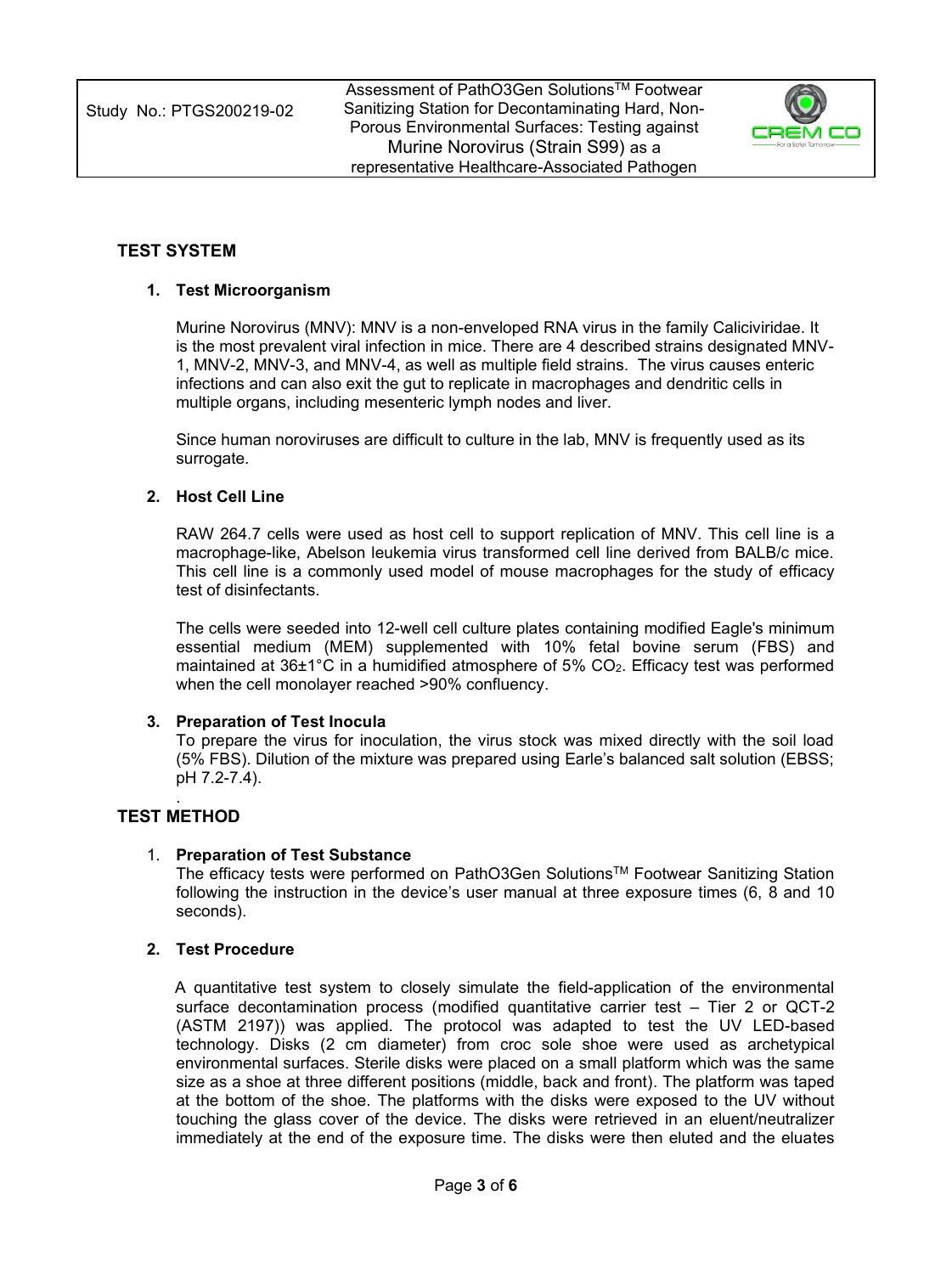assayed for viable virus.

Each disk on the platform was contaminated with 20 μL of the virus inoculum with a soil load (5% FBS) and left to dry (contaminated platform) under an operating biosafety cabinet (BSC) for 30±10 minutes. Three disks were contaminated and used as controls.

#### **Experimental Design**

#### **a) Input**

The stock virus utilized in the testing was titrated by 10-fold serial dilutions and plaque assayed for infectivity to determine the starting titer of the virus. The results of this control were for informational purposes only.

#### **b) Efficacy Test**

- 1. Disks (2 cm diameter) from crocs sole shoes were used in testing of this method, 3 disks were assessed as control without exposure to UV.
- 2. Disks were left inside an operating BSC to dry.
- 3. Disks were inserted on a platform with the same size of the shoe at three different locations (front, middle and back).
- 4. The platform was taped to the bottom of a shoe.
- 5. The experimenter put on the shoes with the platforms at their bottom.
- 6. The experimenter stepped on the device which was already on for 10 minutes.
- 7. After the specific exposure time, the experimenters stepped out of the device.
- 8. The disks were removed from the platform and each disk was inserted into a Nalgene vial containing 2 mL of an eluent.
- 9. The RAW 264.7 cells in multi-well culture plates were inoculated with 100 μL of the dilutions prepared from test and control samples. Uninfected indicator cell cultures (cell controls) were inoculated with 100 μL EBSS alone. The cultures were incubated at 36±1°C in a humidified atmosphere of 5%  $CO<sub>2</sub>$  for 44-48 hrs before fixing and staining them for counting the plaque-forming units (PFU).
- 10. Three control disks were included in each test to estimate the initial contamination on the platform. The test was initiated with processing one control before the processing test carriers, one in the middle of the test and ended up with the third control. This was done to take into the account the changes in the input level of the test organisms during the experiment.

#### **DATA ANALYSIS**

#### **Calculation of Log<sup>10</sup> Reduction**

Log<sub>10</sub> Reduction = Log<sub>10</sub> of average PFU from control carriers –  $log_{10}$  of average PFU the test carriers.

#### **STUDY ACCEPTANCE CRITERIA**

No product acceptance criterion was specified for this range-finding study.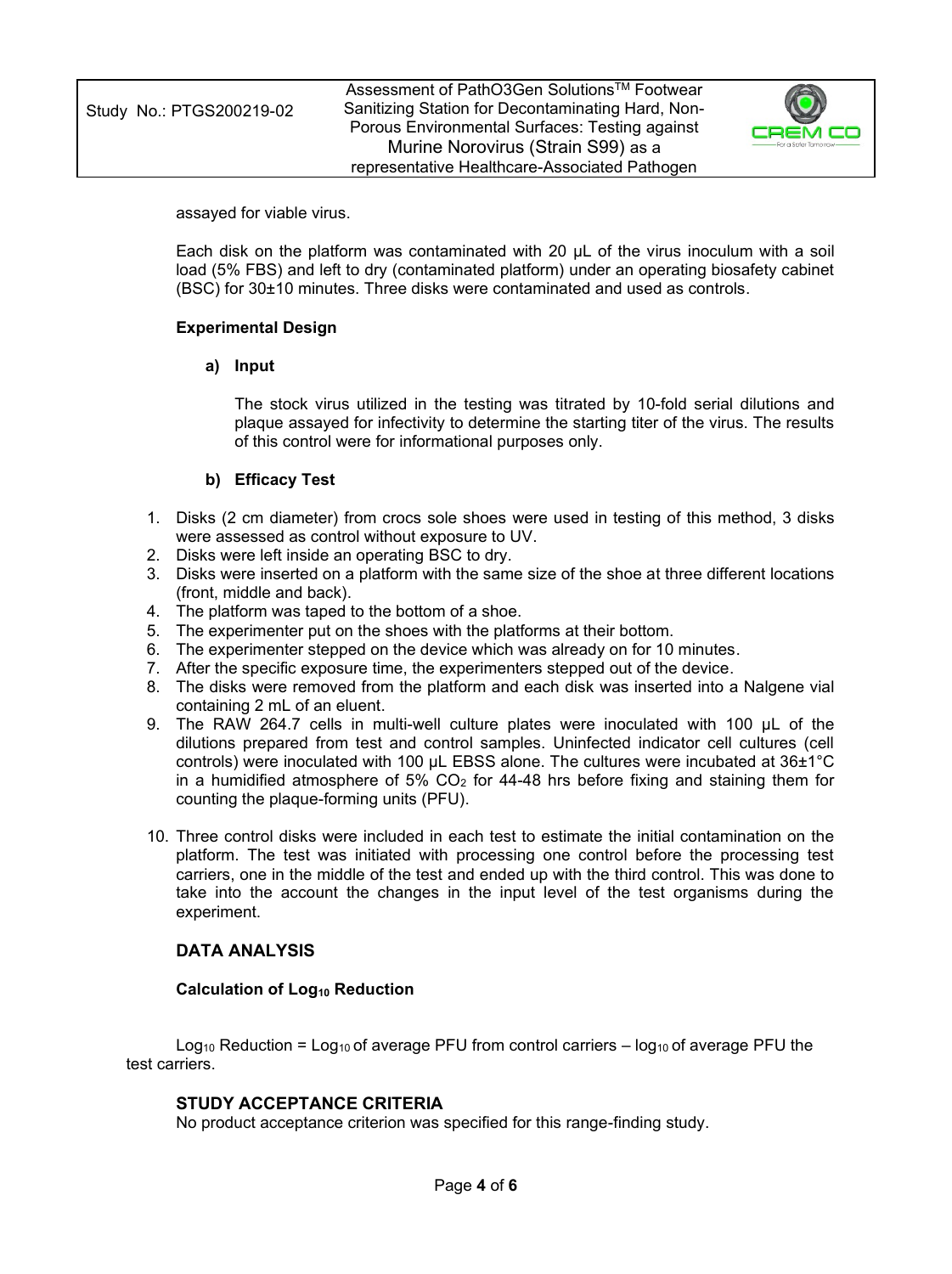| Assessment of PathO3Gen Solutions <sup>™</sup> Footwear<br>Sanitizing Station for Decontaminating Hard, Non-<br>Study No.: PTGS200219-02<br>Porous Environmental Surfaces: Testing against<br>Murine Norovirus (Strain S99) as a<br>representative Healthcare-Associated Pathogen | $\ddot{\mathbf{O}}$<br>CREM CO<br>- For a Safer Tamorrow- |
|-----------------------------------------------------------------------------------------------------------------------------------------------------------------------------------------------------------------------------------------------------------------------------------|-----------------------------------------------------------|
|-----------------------------------------------------------------------------------------------------------------------------------------------------------------------------------------------------------------------------------------------------------------------------------|-----------------------------------------------------------|

#### **TEST RESULTS**

The initial levels of challenge on each carrier were 4.15, 4.36 and 4.41 log<sub>10</sub> PFU in three different tests performed on PathO3Gen Solutions™ Footwear Sanitizing Station. Table 1 show the result of  $log_{10}$  reductions for each contact time. In this test, the drying time of inoculated disks was reduced to 1 hr. In all contact times the log**10** reduction was more than 4.31. No plaque was detected for 6, 8 and 10 seconds contact times.

Table 1: Virucidal Efficacy Test of PathO3Gen SolutionsTM Footwear Sanitizing Station against Murine Norovirus (Strain S99) with three different contact times  $\overline{\phantom{a}}$ 

| <b>Contact times</b> | <b>Log Reduction in PFU</b> |         |         |                                  |  |  |  |  |
|----------------------|-----------------------------|---------|---------|----------------------------------|--|--|--|--|
|                      | Test #1                     | Test #2 | Test #3 | Average of<br><b>Three tests</b> |  |  |  |  |
| 6 seconds            | >4.15                       | >4.36   | >4.41   | >4.31                            |  |  |  |  |
| 8 seconds            | >4.15                       | >4.36   | >4.41   | >4.31                            |  |  |  |  |
| 10 seconds           | >4.15                       | >4.36   | >4.41   | >4.31                            |  |  |  |  |